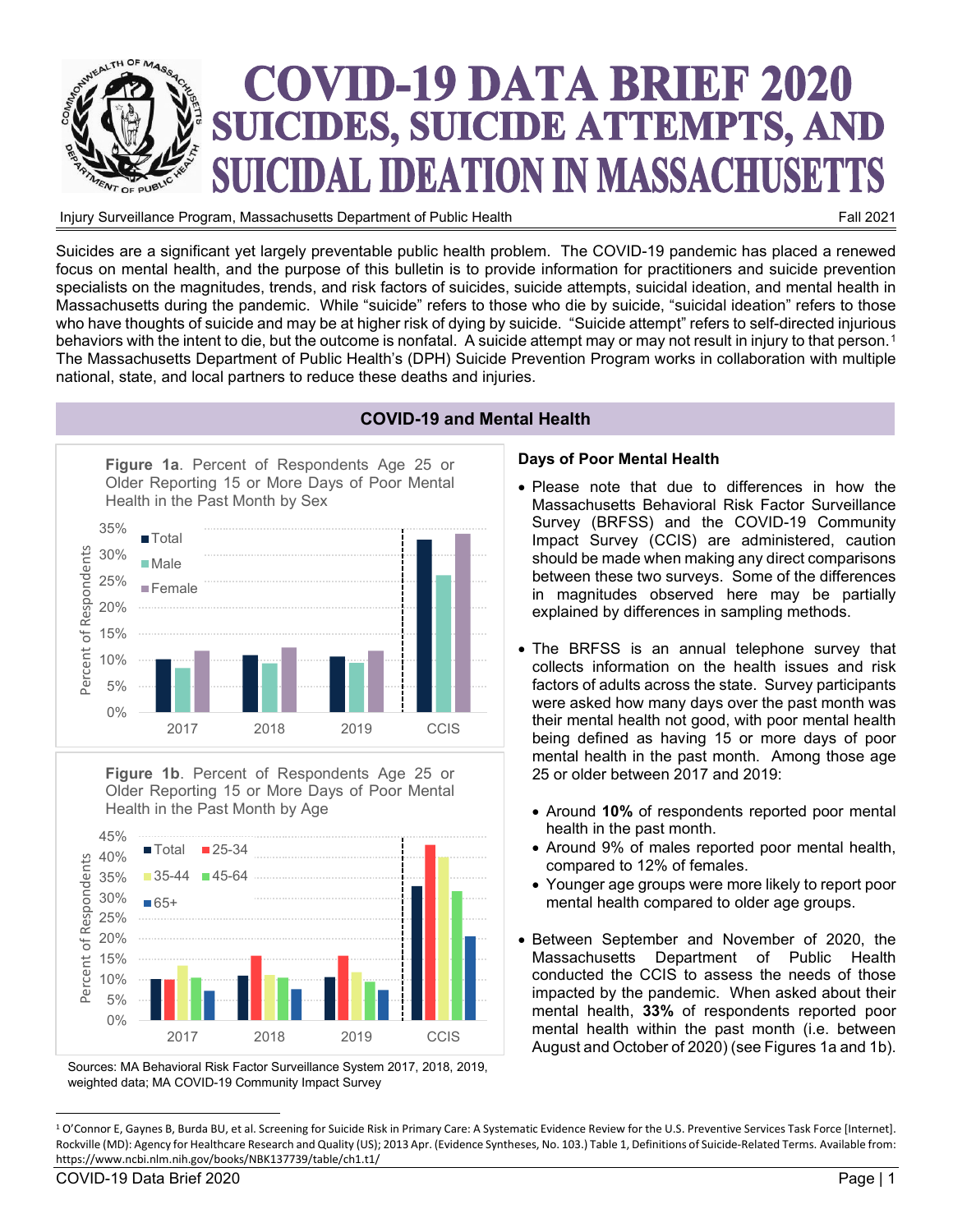# **Table 1.** Proportion of CCIS Respondents Reporting 15 or More Days of Poor Mental Health in the Past Month

| <b>Demographic Group</b>       | <b>Percent</b> | <b>Demographic Group</b>               | <b>Percent</b> |
|--------------------------------|----------------|----------------------------------------|----------------|
| <b>Gender Identity</b>         |                | Income                                 |                |
| Male (REF)                     | 26%            | $<$ \$35K*                             | 42%            |
| Female*                        | 34%            | \$35-74,999K*                          | 35%            |
| Non-Binary*                    | 68%            | \$75-99,999K*                          | 33%            |
| Questioning/Not Sure*          | 79%            | \$100-149,999K*                        | 31%            |
|                                |                | $$150K+ (REF)$                         | 26%            |
| Of Trans Experience*           | 62%            | <b>Education</b>                       |                |
| Not of Trans Experience (REF)  | 33%            | Less than High School                  | 36%            |
| <b>Sexual Orientation</b>      |                | <b>High School or GED</b>              | 32%            |
| Heterosexual (REF)             | 31%            | <b>Trade School/Vocational School</b>  | 33%            |
| Gay or Lesbian*                | 41%            | Some College*                          | 38%            |
| Bi/Pansexual*                  | 55%            | Associate Degree*                      | 35%            |
| Asexual*                       | 39%            | <b>Bachelor's Degree (REF)</b>         | 32%            |
| Queer*                         | 59%            | Graduate Degree*                       | 29%            |
| Questioning/Not Sure*          | 58%            | <b>Disability<sup>†</sup></b>          |                |
| Age                            |                | <b>Blind/Vision Impaired*</b>          | 49%            |
| $25 - 34*$                     | 43%            | Deaf/Hard of Hearing                   | 34%            |
| $35 - 44*$                     | 41%            | Cognitive Disability*                  | 72%            |
| $45 - 64*$                     | 31%            | Mobility Disability*                   | 44%            |
| $65+$ (REF)                    | 20%            | Self-Care/Ind. Living Disability*      | 56%            |
| <b>Race/Ethnicity</b>          |                | Caregiver                              |                |
| White, non-Hispanic (REF)      | 33%            | Caretaker of Adult with Special Needs* | 46%            |
| Black, non-Hispanic            | 32%            | Not a Caretaker (REF)                  | 33%            |
| Asian, non-Hispanic*           | 25%            | <b>Language Spoken</b>                 |                |
| Hispanic/Latinx*               | 35%            | English Only (REF)                     | 33%            |
| American Indian/Alaska Native* | 38%            | Language Other Than English            | 34%            |
| Multiracial, non-Hispanic*     | 49%            | <b>Overall</b>                         | 33%            |

\* Denotes rate is significantly different (p < 0.05) compared to the reference group (REF) Source: MA COVID-19 Community Impact Survey

- † Reference group for this demographic was those without the disability listed (not included)
	- The CCIS found that certain demographic groups reported rates of poor mental health significantly above their respective reference group (noted by 'REF' in Table 1 above), highlighting the need to address the health inequities these groups currently face (See Table 1).
	- LGBTQ+ respondents were among those most affected by poor mental health. Of the groups listed in Table 1, four of the top five groups reporting the highest rates of poor mental health were LGBTQ+, including those questioning their gender identity, non-binary respondents, those of trans experience, and queer respondents.
	- Respondents with disabilities also reported significantly higher rates of poor mental health compared to those without disabilities. In particular, those with cognitive disabilities (72%) and self-care/independent living disabilities (56%) reported especially high rates of poor mental health.
	- Among race/ethnicity groups, multiracial respondents reported the highest rates of poor mental health (49%), followed by American Indian/Alaska Natives (38%) and then Hispanic/Latinx respondents (35%).
	- Younger respondents were significantly more likely to report poor mental health compared to older respondents.
	- Respondents with low incomes were significantly more likely to report poor mental health compared to respondents with higher incomes. In addition, a strong correlation between income and mental health was found, as the proportion of respondents reporting poor mental health went down with each successive increase in the income group.
	- Respondents with lower educational attainment tended to have higher rates of poor mental health, although there was not as strong a correlation with education as there was with income. Those with some college education had the highest rates of poor mental health (38%).
	- For more information on the CCIS, visit [https://www.mass.gov/info-details/covid-19-community-impact-survey.](https://www.mass.gov/info-details/covid-19-community-impact-survey)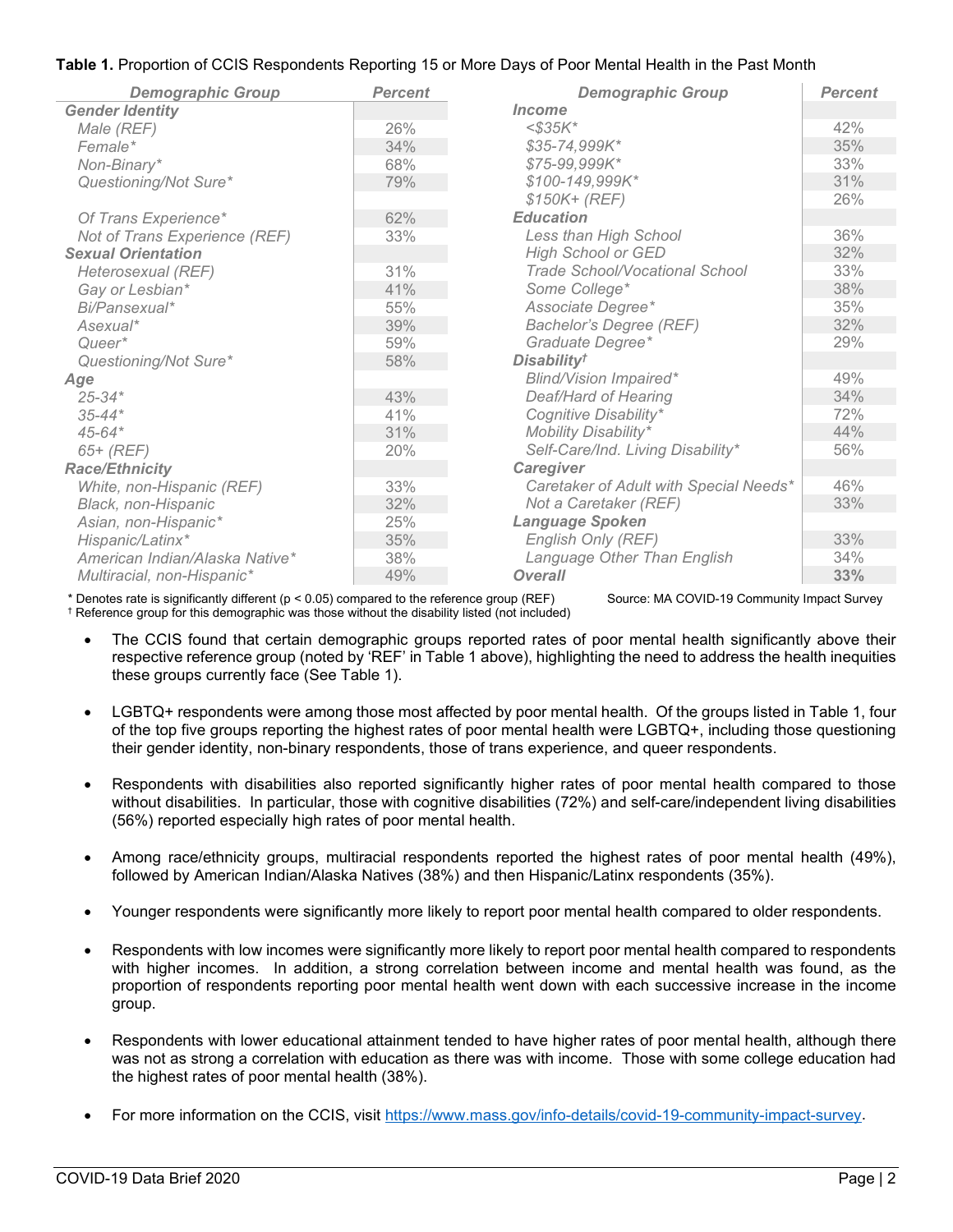# **COVID-19 and Suicidality**

#### **Syndromic Surveillance Program**

Since January 2019, the Massachusetts Syndromic Surveillance Program has been collecting data from 100% of emergency department (ED) visits within the state. Real time data is transmitted from ED facilities, including data on the reason for the visit and basic patient demographic information. Data are collected at the visit level, so an individual patient may have multiple visits. The Syndromic Surveillance Program relies on definitions created by the CDC to capture ED visits for certain syndromes, such as suicidal ideation and suicide attempts. Figure 2 below shows the number of ED visits per month in Massachusetts for all reasons, suicidal ideation, and suicide attempt between January 2019 and May 2021.



Figure 2. Monthly ED Visits for All Reasons, Suicidal Ideation, and Suicide Attempts in MA, January 2019-May 2021

Source: Massachusetts Syndromic Surveillance Program

#### **ED Visit Trends**

- Throughout 2019 and early 2020, ED visits across all three syndromes remained relatively constant. Between January 2019 and February 2020, there was an average of 266,290 total monthly ED visits, 4,882 monthly ED visits related to suicidal ideation, and 591 monthly ED visits related to suicide attempts.
- As the COVID-19 pandemic began to unfold, and a state of emergency was declared in early March of 2020, ED visits sharply declined. Between January and April of 2020, total monthly ED visits declined 50%, ED visits for suicidal ideation declined 34%, and ED visits for suicide attempts declined 28%.
- Since April 2020, ED visits across all three syndromes have risen. However, as of May 2021, total monthly ED visits are still down 16% from their peak in January 2020. Conversely, ED visits for both suicidal ideation and suicide attempts in May 2021 are at their highest levels since full reporting began in 2019.
- While recent trends in suicide-related ED visits are rising, the range of data currently available is still limited. Syndromic surveillance started collecting complete data from all facilities in Massachusetts in January 2019, so there are currently only two and a half years of complete data to analyze. Nevertheless, the recent increase in suicide-related ED visits continues to be of concern. DPH will continue to monitor ED trends to see if increasing ED cases continue throughout the summer and will provide updates as needed.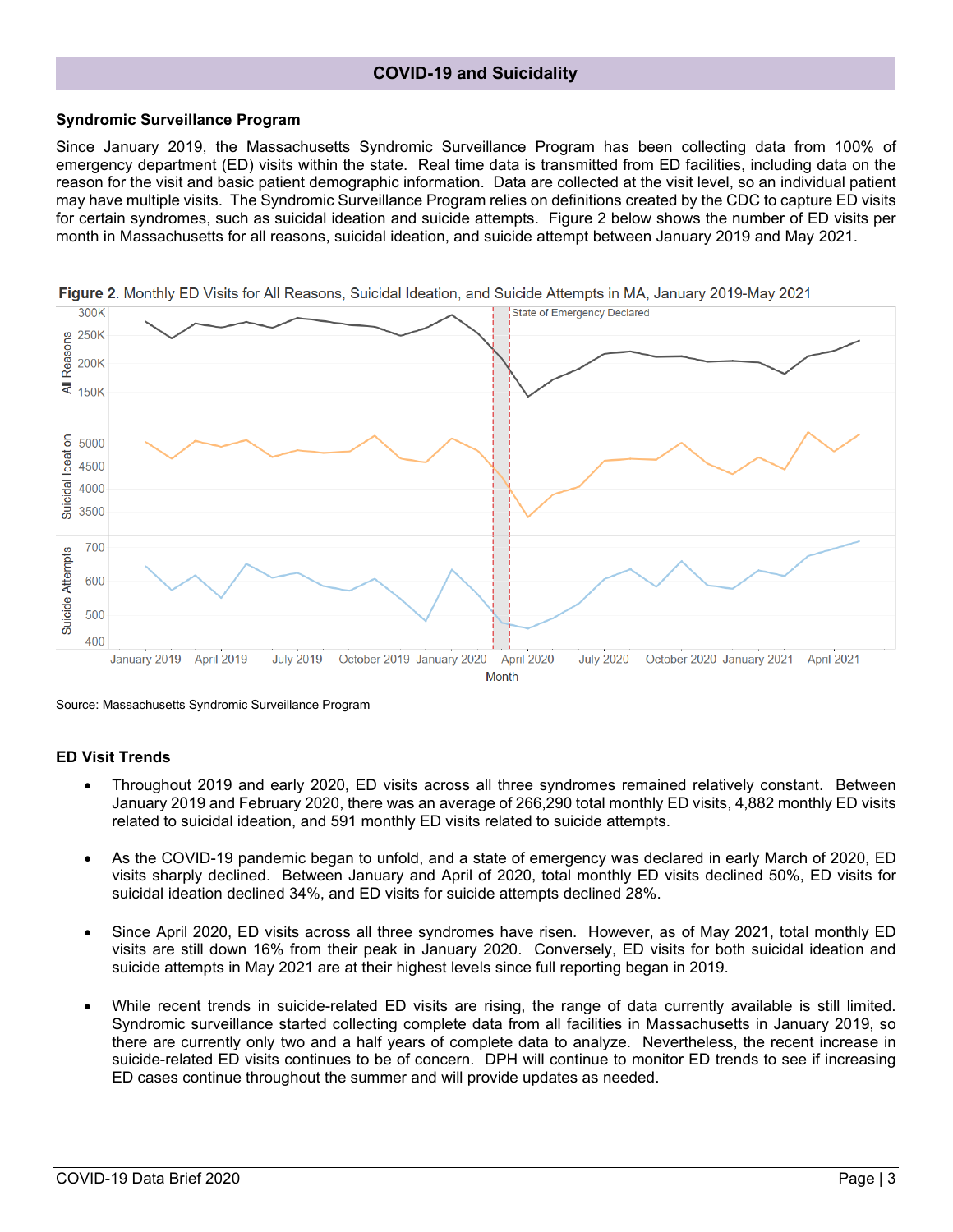#### **Suicidal Ideation and Suicide Attempts**

While recent trends in ED visits show an overall increase in the number of visits related to suicidal ideation and suicide attempts, differences exist by sex and age. Specifically, we noticed that compared to other sex and age groups, females under age 25 saw the largest relative increase in ED visits related to suicide since the start of the pandemic. Figure 3 below shows the number of ED visits per month in Massachusetts for all reasons, suicidal ideation, and suicide attempt between January 2019 and May 2021 by sex for youth between age 0 and 24.



Source: Massachusetts Syndromic Surveillance Program

#### **ED Visit Trends Among Youth Age 0-24**

- Throughout 2019 and early 2020, ED visits among youth remained relatively stable, with females consistently having more visits than males. Although females experience higher rates of suicidal ideation and suicide attempts compared to males, females experience much lower rates of suicide deaths (see the following page for more information on recent suicide deaths).
- ED visits sharply declined for youth during the start of the COVID-19 pandemic, even more so than other age groups. Between January 2020 and April 2020, total monthly ED visits declined 74%, ED visits for suicidal ideation declined 52%, and ED visits for suicide attempts declined 41%.
- Since April 2020, ED visits have started to rebound. While total ED visits for youth are still down 30% from what they were in January 2020, the same is not true for ED visits related to suicidal ideation and suicide attempts, especially among female youth. As of May 2021, ED visits for suicidal ideation are 10% higher, and ED visits for suicide attempts are 23% higher than what they were in January 2020.
- Increases in ED visits among youth are almost exclusively driven by increases in ED visits among female youth. As of May 2021, ED visits for suicidal ideation among female youth are 19% higher than what they were in January 2020, and ED visits for suicide attempts among female youth are 29% higher than what they were in January 2020.
- Increases in ED visits among females currently appears limited to female youth. In January 2019, female youth comprised 40% of suicidal ideation ED visits and 52% of suicide attempt ED visits among all females. As of May 2021, those proportions rose to 47% and 61%, respectively.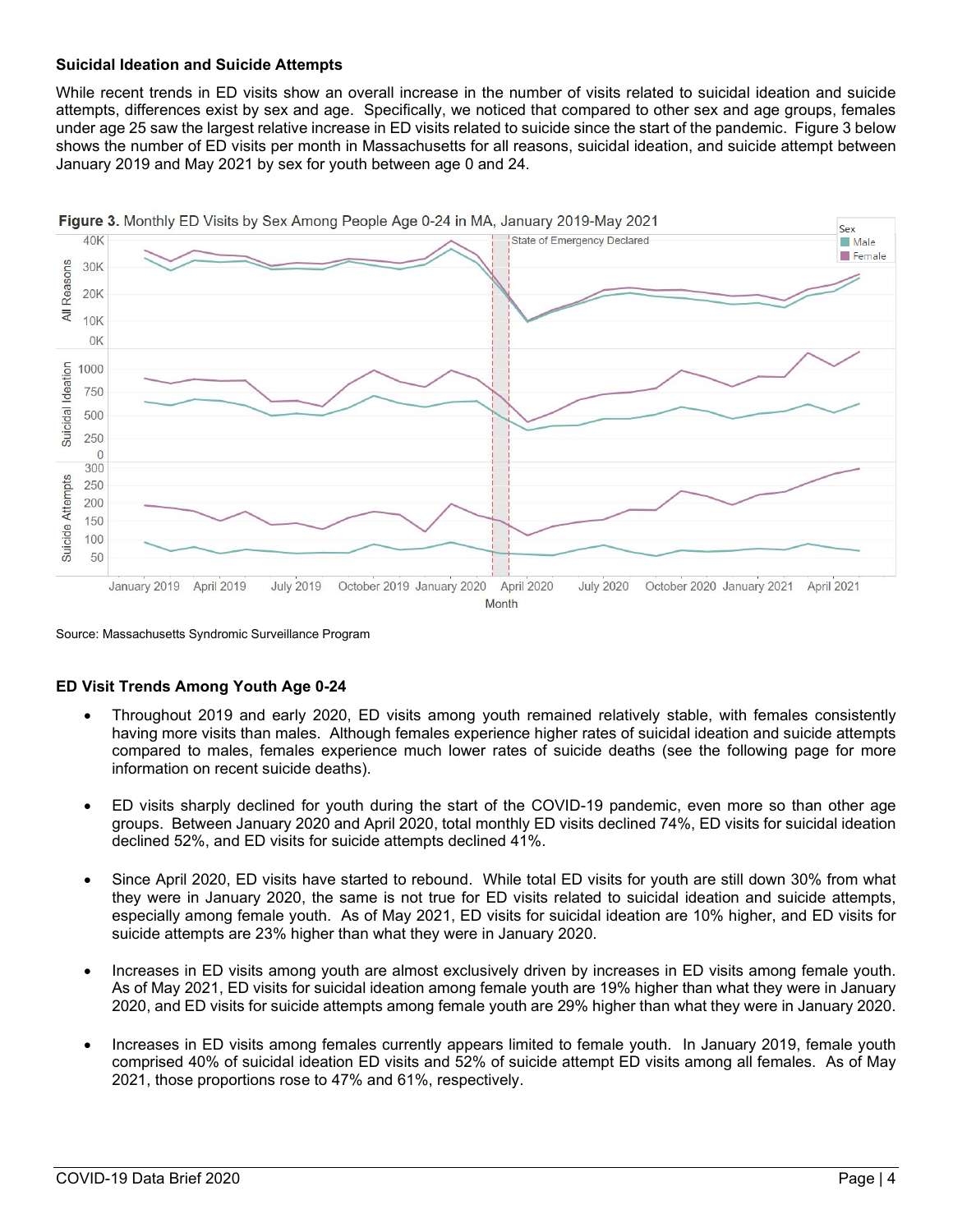### **COVID-19 and Suicides**

Increases in people experiencing poor mental health coupled with recent rises in ED visits for suicidal ideation and suicide attempts, especially among female youth, has led to questions about whether there has been a corresponding increase in suicide deaths during the COVID-19 pandemic. For information on recent suicide deaths, the Department of Public Health uses datasets from the Registry of Vital Records and Statistics (RVRS), which collects demographic and injury data from death certificates across Massachusetts. Figure 4 below shows the number of suicide deaths by sex and month for 2019 and 2020:



Figure 4. Suicides by Sex and Month in Massachusetts, 2019-2020

Source: Registry of Vital Records and Statistics (RVRS) 2019-2020. Caveat of preliminary data: Please be advised that these data are preliminary and subject to change. Raw preliminary data may be incomplete or inaccurate, have not been fully verified, and revisions are likely to occur following the production of these data. The Department strongly cautions you regarding the accuracy of statistical analyses based on preliminary data and particularly with regard to small numbers of events.

#### **Suicide Death Trends**

- Based on preliminary death data, there were 642 suicides in 2019 and 615 suicides in 2020. These numbers represent a decline in suicides for Massachusetts, which had been rising for several years and peaked in 2018 with 725 suicides. Nationally, suicide rates declined by 2.1% in 2019, but Massachusetts was one of only five states to see a statistically significant decline in suicides between 2018 and 2019.<sup>2</sup>
- Between January 2019 and February 2020, Massachusetts averaged 54 suicide deaths per month. Between March and December of 2020, Massachusetts averaged 51 suicide deaths per month, indicating that suicide deaths continued to decline despite an increase in overall poor mental health during the COVID-19 pandemic.
- Despite recent increases in suicide-related ED visits among female youth, there has not yet been a corresponding increase in suicide deaths among this group. In 2019, there were 19 suicides among females age 0-24, and in 2020, there were 20 suicides, which are in line with what has been observed in previous years and a slight decrease from what was seen in 2018 (N=22).

<span id="page-4-0"></span>COVID-19 Data Brief 2020 Page | 5 <sup>2</sup> Stone DM, Jones CM, Mack KA. Changes in Suicide Rates — United States, 2018–2019. MMWR Morb Mortal Wkly Rep 2021;70:261–268. DOI: <http://dx.doi.org/10.15585/mmwr.mm7008a1>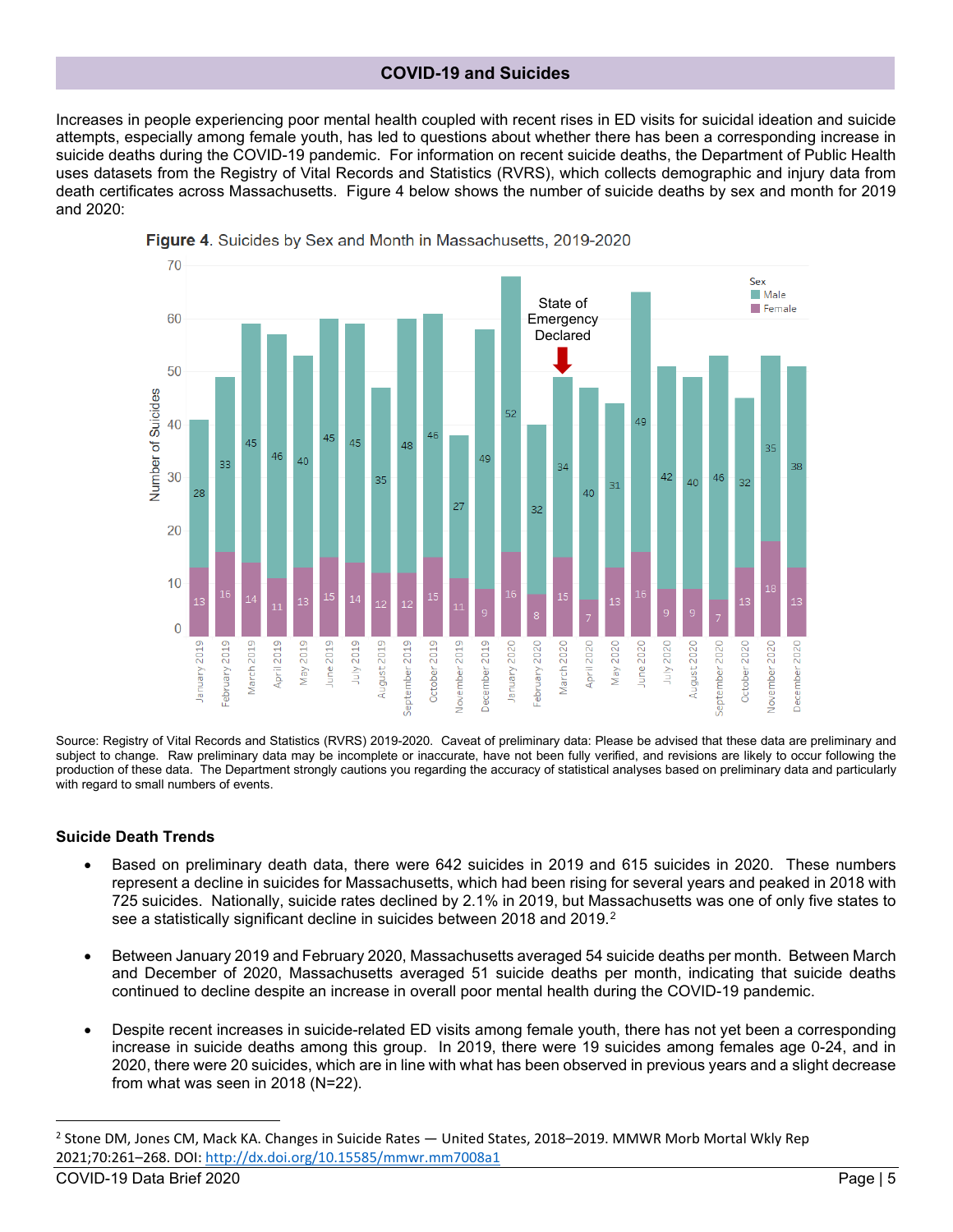#### **Inequities in Suicide**

While preliminary data shows that overall suicide deaths have fallen in Massachusetts since 2018, those decreases have not been consistent across all demographic groups. In fact, certain groups saw an increase in suicides in 2020 compared to 2019. Table 2 shows the number of suicides in 2019 and 2020 by select demographic groups as well as the percent change in suicides between those two years.

| <b>Demographic Group</b> | 2019           | 2020           | <b>Percent</b><br>Change |
|--------------------------|----------------|----------------|--------------------------|
| <b>Sex</b>               |                |                |                          |
| Male                     | 487            | 471            | $-3%$                    |
| Female                   | 155            | 144            | $-7%$                    |
| Age                      |                |                |                          |
| $0 - 14$                 | 3              | 4              | $\star$                  |
| $15 - 24$                | 68             | 66             | $-3%$                    |
| 25-34                    | 101            | 98             | $-3%$                    |
| 35-44                    | 97             | 95             | $-2%$                    |
| 45-54                    | 117            | 126            | $+8%$                    |
| 55-64                    | 153            | 105            | $-31%$                   |
| 65-74                    | 65             | 79             | $+22%$                   |
| 75-84                    | 27             | 25             | $-7%$                    |
| $85+$                    | 11             | 17             | +55%                     |
| <b>Race/Ethnicity</b>    |                |                |                          |
| White, non-Hispanic      | 547            | 518            | $-5%$                    |
| Black, non-Hispanic      | 32             | 22             | $-31%$                   |
| Asian, non-Hispanic      | 21             | 26             | $+24%$                   |
| Hispanic/Latinx          | 40             | 45             | $+13%$                   |
| Other/Unknown            | $\overline{2}$ | $\overline{4}$ | $\star$                  |
| <b>County of Injury</b>  |                |                |                          |
| <b>Barnstable</b>        | 21             | 31             | +48%                     |
| <b>Berkshire</b>         | 22             | 19             | $-14%$                   |
| <b>Bristol</b>           | 54             | 59             | $+9%$                    |
| <b>Dukes</b>             | $\overline{2}$ | $\overline{2}$ | $\star$                  |
| Essex                    | 72             | 59             | $-18%$                   |
| Franklin                 | 15             | 12             | $-20%$                   |
| Hampden                  | 44             | 39             | $-11%$                   |
| Hampshire                | 18             | 17             | $-6%$                    |
| <b>Middlesex</b>         | 114            | 117            | $+3%$                    |
| Nantucket                | $\overline{2}$ | 1              | $\star$                  |
| Norfolk                  | 48             | 51             | $+6%$                    |
| Plymouth                 | 53             | 51             | $-4%$                    |
| <b>Suffolk</b>           | 57             | 44             | $-23%$                   |
| Worcester                | 88             | 74             | $-16%$                   |
| <b>Total</b>             | 642            | 615            | $-4%$                    |

|  |  | Table 2. Suicides by Selected Demographic Groups in Massachusetts, 2019-2020 |  |
|--|--|------------------------------------------------------------------------------|--|
|  |  |                                                                              |  |

- Overall, suicides in Massachusetts in 2020 were 4% lower than what they were in 2019.
- Suicides fell for both sexes, but the decrease among females was larger compared to males.
- Despite the recent increases in ED visits related to suicide among youth, particularly among females, youth suicides actually declined slightly in 2020 compared to 2019. Conversely, there were substantial increases in the number of suicides among middle-age and older adults, which already have the highest suicide rates in Massachusetts.
- Suicides among white, non-Hispanic and Black, non-Hispanic individuals decreased in 2020. However, suicides among Asian, non-Hispanic and Hispanic/Latinx individuals rose in 2020. Additionally, these two race/ethnicities were one of the few groups to see increases in the number of suicides between 2018 and 2019.
- Most counties saw decreases in the number of suicides in 2020. However, three of the four counties that saw an increase in suicides – Barnstable, Bristol, and Norfolk counties – are concentrated in the southeastern portion of the state.

\* Percent change in suicide not calculated for groups with fewer than 6 suicides in either 2019 or 2020.

Source: Registry of Vital Records and Statistics (RVRS) 2019-2020. Caveat of preliminary data: Please be advised that these data are preliminary and subject to change. Raw preliminary data may be incomplete or inaccurate, have not been fully verified, and revisions are likely to occur following the production of these data. The Department strongly cautions you regarding the accuracy of statistical analyses based on preliminary data and particularly with regard to small numbers of events.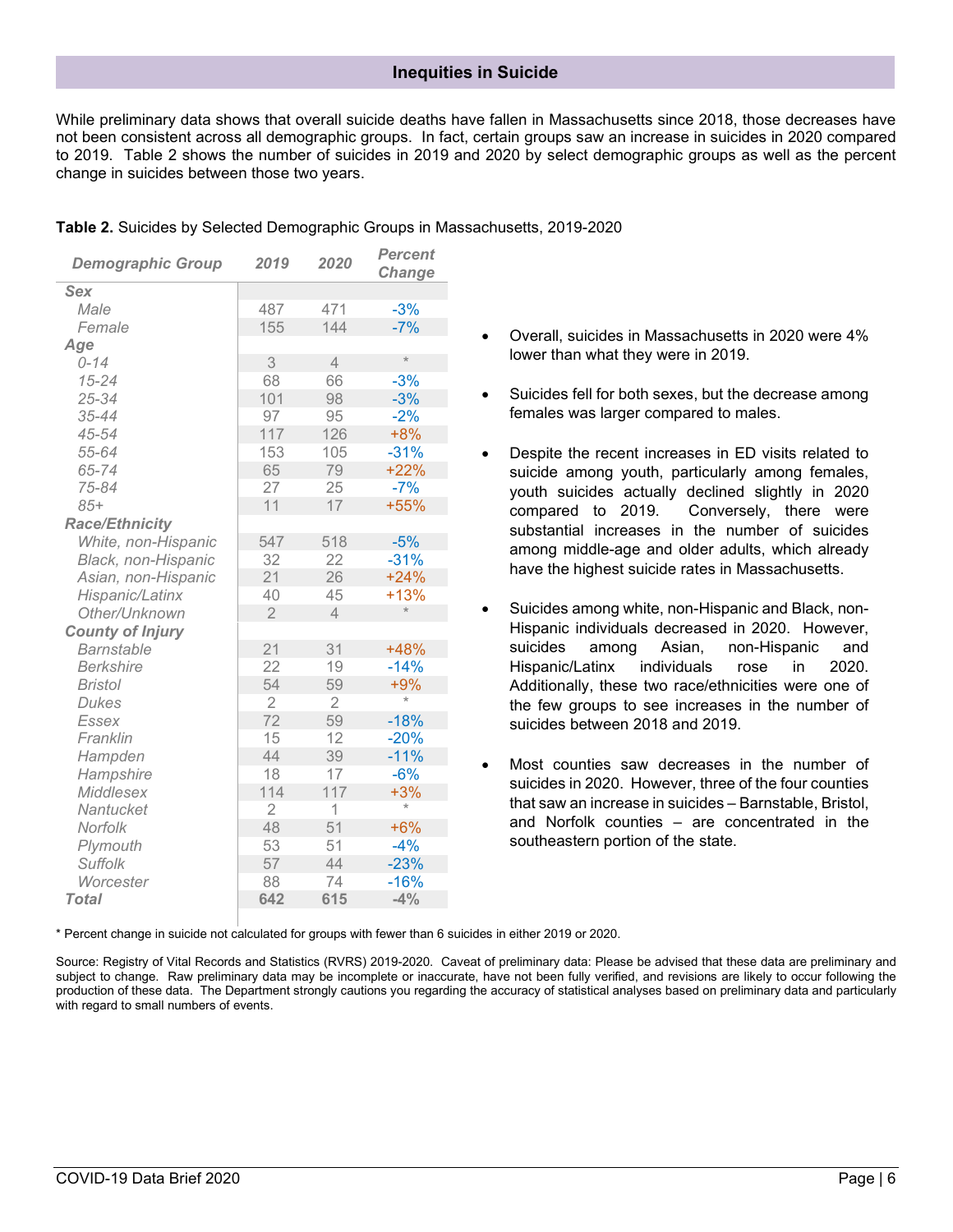#### **Requesting Suicide Prevention and Crisis Management Resources**

As part of the CCIS, respondents were asked what mental health services would be most helpful to them. Among the options were suicide prevention and crisis management resources. Across the survey, about **2%** of respondents cited that suicide prevention resources would be helpful to them. However, that percentage varied across demographics, with some groups reporting rates as high as **17%**. The CCIS was also able to capture the needs of several groups that were not previously known due to low sample size in previous surveys or data that is not collected in surveillance systems. Table 3 lists the proportion of respondents who would like suicide prevention resources from several key demographics:

|  |  |  | Table 3. Proportion of Respondents Requesting Suicide Prevention and Crisis Management Resources |
|--|--|--|--------------------------------------------------------------------------------------------------|
|  |  |  |                                                                                                  |

| <b>Demographic Group</b>      | <b>Percent</b> | <b>Demographic Group</b>              | <b>Percent</b> |
|-------------------------------|----------------|---------------------------------------|----------------|
| <b>Gender Identity</b>        |                | <i><u><b>Income</b></u></i>           |                |
| Male                          | 2%             | $<$ \$35 $K$                          | 3%             |
| Female                        | $1\%$          | \$35-74,999K                          | 2%             |
| Non-Binary                    | 11%            | \$75-99,999K                          | $1\%$          |
| <b>Questioning/Not Sure</b>   | 17%            | \$100-149,999K                        | 1%             |
|                               |                | $$150K +$                             | $1\%$          |
| Of Trans Experience           | 11%            | <b>Education</b>                      |                |
| Not of Trans Experience       | 2%             | Less than High School                 | 3%             |
| <b>Sexual Orientation</b>     |                | <b>High School or GED</b>             | 2%             |
| Heterosexual                  | $1\%$          | <b>Trade School/Vocational School</b> | 2%             |
| Gay or Lesbian                | 2%             | Some College                          | 2%             |
| <b>Bi/Pansexual</b>           | 7%             | Associate Degree                      | 2%             |
| Asexual                       |                | <b>Bachelor's Degree</b>              | 2%             |
| Queer                         | 7%             | Graduate Degree                       | $1\%$          |
| <b>Questioning/Not Sure</b>   | 7%             | <b>Disability</b>                     |                |
| Age                           |                | <b>Blind/Vision Impaired</b>          | 5%             |
| $25 - 34$                     | 4%             | Deaf/Hard of Hearing                  | 1%             |
| $35 - 44$                     | 2%             | <b>Cognitive Disability</b>           | 8%             |
| $45 - 64$                     | $1\%$          | <b>Mobility Disability</b>            | 3%             |
| $65+$                         | $< 1\%$        | Self-Care/Ind. Living Disability      | 5%             |
| <b>Race/Ethnicity</b>         |                | Caregiver                             |                |
| White, non-Hispanic           | $1\%$          | Caretaker of Adult with Special Needs | 4%             |
| Black, non-Hispanic           | 3%             | Not a Caretaker                       | 2%             |
| Asian, non-Hispanic           | 2%             | <b>Language Spoken</b>                |                |
| Hispanic/Latinx               | 4%             | <b>English Only</b>                   | 3%             |
| American Indian/Alaska Native | 3%             | Language Other Than English           | 1%             |
| Multiracial, non-Hispanic     | 4%             | <b>Overall</b>                        | 2%             |

Source: MA COVID-19 Community Impact Survey

- LGBTQ+ populations were among the groups most likely to request suicide prevention services, in particular respondents questioning their gender identity (17%), of trans experience (11%), or who are non-binary (11%). Respondents identifying as bi/pansexual, queer, or questioning their sexual orientation also reported higher rates of requesting suicide prevention services (7%).
- Respondents who reported disabilities were also more likely to request suicide prevention services, including respondents with cognitive disabilities (8%), who are blind/vision impaired (5%), or who have self-care/independent living disabilities (5%). In addition, caregivers of adults with special needs also reported higher rates of requesting suicide prevention services (4%).
- Additional subpopulations that reported higher rates of requesting suicide prevention services include:
	- o Younger respondents
	- o Hispanic/Latinx respondents
	- o Multiracial respondents
	- o Respondents with lower incomes
	- o Respondents with lower educational attainment
	- o Respondents who speak a language other than English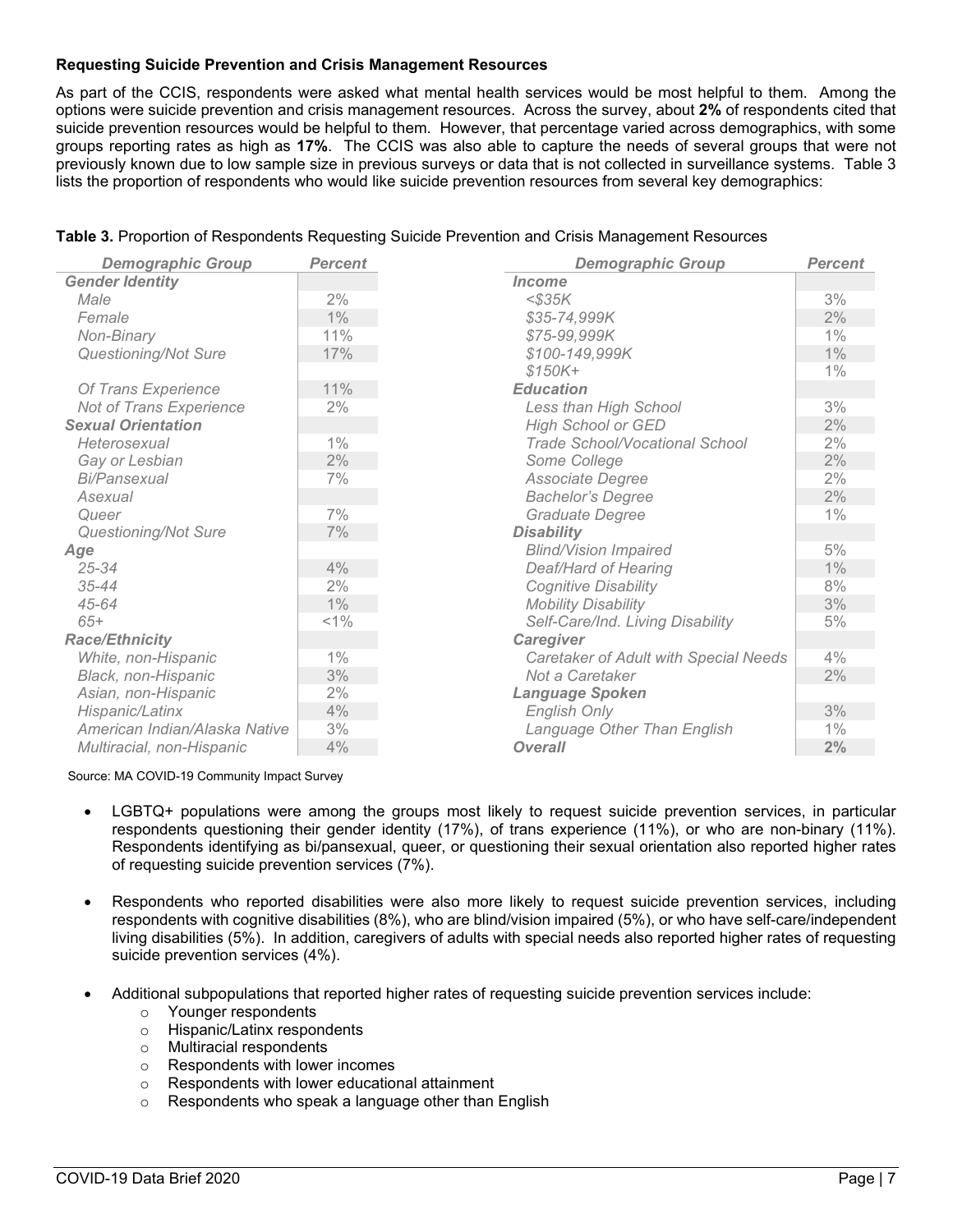Suicide remains a major public health problem. Although Massachusetts has one of the lowest suicide rates in the country,  $3$ we can continue to improve upon this work, especially as it relates to eliminating health inequities. Below are some of the highlights of suicide-related data that DPH has analyzed during the COVID-19 pandemic and some of the programs currently in progress to help address suicide in Massachusetts. Namely, there have been some concerning recent trends regarding increases in poor mental health and suicide-related ED visits. Despite these increases, as of December 2020, there has not yet been a corresponding increase in suicide deaths. However, we know that there is a strong association between mental health and the life stressors people experience, from employment to discrimination to accessing affordable food, housing, and healthcare, among many others. We also know that the COVID-19 pandemic has exacerbated many of these stressors. Although access to clinical mental health services is critical, without also addressing the root causes of these other stressors, it is possible that we may see an increase in suicides in the near future.

Another issue worth addressing is the need for a better system of care for individuals experiencing suicidal ideation. While the ED may be one of the most common referral locations for those individuals, it may not always be the best place for them. Recently, boarding in the ED has become an issue due to the lack of beds, especially among youth. Therefore, alternatives to the ED need to be considered, especially when the ED may not be an option for certain individuals.

#### **Mental Health**

- Data from the CCIS showed that the proportion of respondents experiencing poor mental health is higher than what was reported in the BRFSS in 2019. Although the rate of poor mental health has increased across the board, there are still subpopulations that remain disproportionately affected by poor mental health, including females, youth, LGBTQ+ individuals, Hispanic/Latinx individuals, individuals with lower income, and individuals with disabilities.
- For additional information and results regarding the CCIS, including additional breakdowns in mental health data, visit [https://www.mass.gov/info-details/covid-19-community-impact-survey.](https://www.mass.gov/info-details/covid-19-community-impact-survey)

#### **Suicidal Ideation and Suicide Attempts**

- While ED visits for suicidal ideation and suicide attempts decreased at the start of the pandemic (likely because of stay at home orders and people's hesitation to go to the hospital), suicide-related ED visits have been rising since April 2020. As of May 2021, the number of ED visits for suicidal ideation and suicide attempts are the highest they have been since complete reporting started in January 2019.
- Increases in suicide-related ED visits have been driven mainly by increases in ED visits among female youth. Females under the age of 25 have experienced the greatest increase in suicide-relate ED visit rates.

#### **Suicide Deaths**

- Despite these increases in poor mental health and suicide-related ED visits, Massachusetts has not yet seen a corresponding increase in suicide deaths, either overall or among female youth.
- 2018 saw the greatest number of suicides in Massachusetts (n=725). Since then, overall suicides declined in both 2019 (n=642) and 2020 (n=615). 2020 saw the lowest number of suicides since 2014, and this is the first time that overall suicides declined for 2 years in a row since the Massachusetts Violent Death Reporting System (MAVDRS) began reporting in 2003. Despite those successes, disparities remain. Suicides increased in 2020 for several subpopulations, including older individuals, Asian/Pacific Islanders, and Hispanic/Latinx individuals.

#### **DPH Initiatives Addressing Suicide**

- DPH offers Signs of Suicide (S.O.S.), a suicide prevention curriculum for middle and high school students, at no cost to any school in Massachusetts.
- DPH works with the Department of Mental Health to offer Zero Suicide Learning Collaboratives across the state.
- DPH's Suicide Prevention Program is the recipient of a CDC Comprehensive Suicide Prevention Grant aimed to reduce suicides, suicide attempts, and suicidal ideation among high risk populations, including working age men, Hispanic/Latinx men, veterans/military workers, and high-risk occupations.

<span id="page-7-0"></span><sup>&</sup>lt;sup>3</sup> CDC – National Center for Health Statistics – Suicide Mortality by State. [https://www.cdc.gov/nchs/pressroom/sosmap/suicide](https://www.cdc.gov/nchs/pressroom/sosmap/suicide-mortality/suicide.htm)[mortality/suicide.htm.](https://www.cdc.gov/nchs/pressroom/sosmap/suicide-mortality/suicide.htm) February 11, 2021.